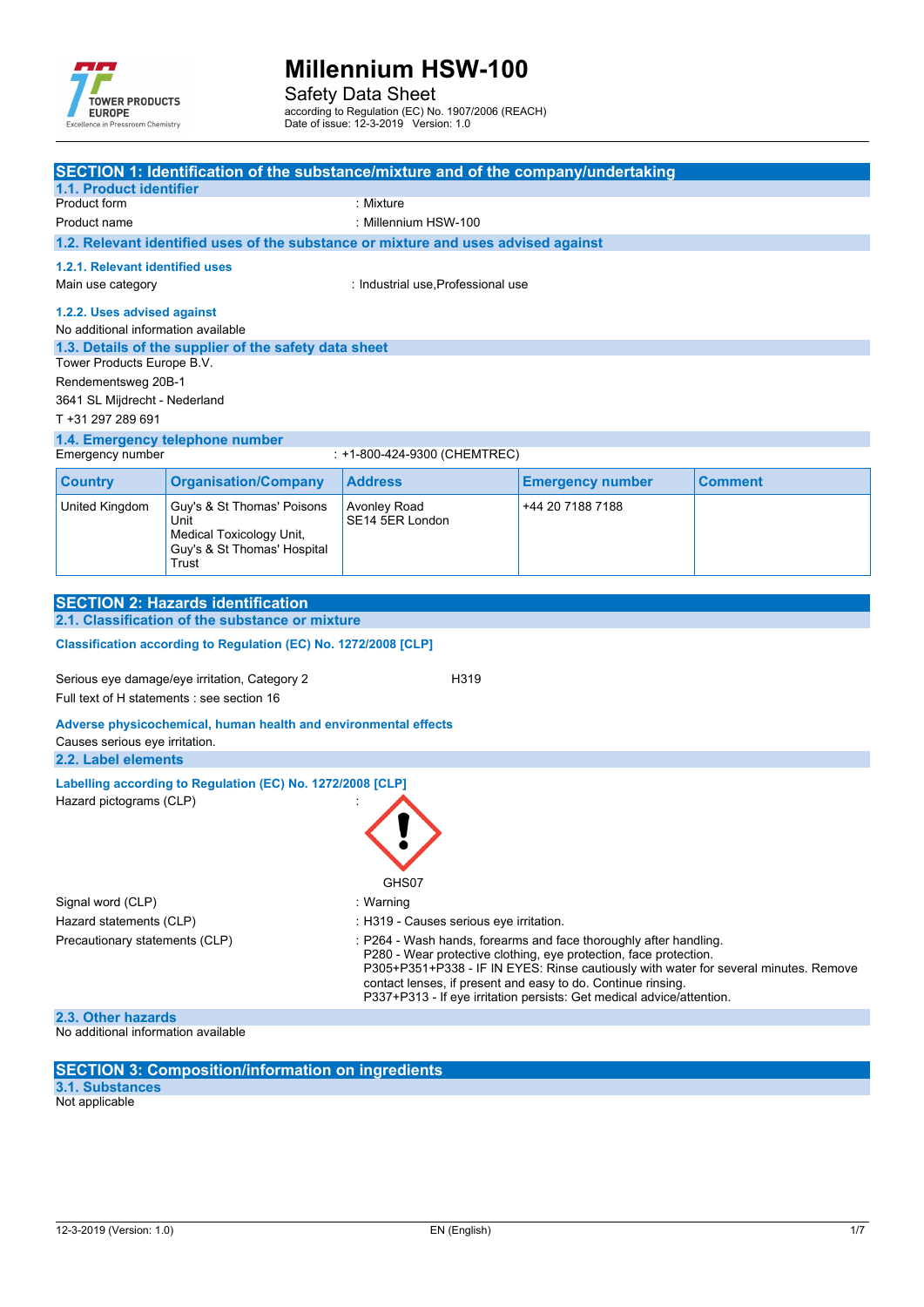### Safety Data Sheet

according to Regulation (EC) No. 1907/2006 (REACH)

### **3.2. Mixtures**

| <b>Name</b>                                                          | <b>Product identifier</b>                                                                              | $\frac{9}{6}$                        | <b>Classification according to</b><br><b>Regulation (EC) No.</b><br>1272/2008 [CLP]                                                                       |  |  |  |
|----------------------------------------------------------------------|--------------------------------------------------------------------------------------------------------|--------------------------------------|-----------------------------------------------------------------------------------------------------------------------------------------------------------|--|--|--|
| 2-butoxyethanol; ethyleneglycol monobutyl ether;<br>butyl cellosolve | (CAS-No.) 111-76-2<br>(EC-No.) 203-905-0<br>(EC Index-No.) 603-014-00-0<br>(REACH-no) 01-2119475108-36 | $5 - 10$                             | Acute Tox. 4 (Inhalation), H332<br>Acute Tox. 4 (Dermal), H312<br>Acute Tox. 4 (Oral), H302<br>Eye Irrit. 2, H319<br>Skin Irrit. 2, H315                  |  |  |  |
| Sodium xylenesulphonate                                              | (CAS-No.) 1300-72-7<br>(EC-No.) 215-090-9<br>(REACH-no) 01-2119513350-56                               | < 10                                 | Eye Irrit. 2, H319                                                                                                                                        |  |  |  |
| SODIUM NITRATE                                                       | (CAS-No.) 7631-99-4<br>(EC-No.) 231-554-3                                                              | < 5                                  | Ox. Sol. 2, H272<br>Eye Irrit. 2, H319                                                                                                                    |  |  |  |
| Acetic acid                                                          | (CAS-No.) 64-19-7<br>(EC-No.) 200-580-7<br>(EC Index-No.) 607-002-00-6<br>(REACH-no) 01-2119475328-30  | < 5                                  | Flam. Liq. 3, H226<br>Skin Corr. 1A, H314                                                                                                                 |  |  |  |
| <b>Specific concentration limits:</b>                                |                                                                                                        |                                      |                                                                                                                                                           |  |  |  |
| <b>Name</b>                                                          | <b>Product identifier</b>                                                                              | <b>Specific concentration limits</b> |                                                                                                                                                           |  |  |  |
| Acetic acid                                                          | (CAS-No.) 64-19-7<br>(EC-No.) 200-580-7<br>(EC Index-No.) 607-002-00-6<br>(REACH-no) 01-2119475328-30  |                                      | (10 = < C < 100) Skin Irrit. 2, H315<br>(10 = < C < 100) Eye Irrit. 2, H319<br>25 = < C < 100) Skin Corr. 1B, H314<br>90 = < C < 100) Skin Corr. 1A, H314 |  |  |  |

Full text of H-statements: see section 16

| <b>SECTION 4: First aid measures</b>                                            |                                                                                                                                                                                                                               |
|---------------------------------------------------------------------------------|-------------------------------------------------------------------------------------------------------------------------------------------------------------------------------------------------------------------------------|
| 4.1. Description of first aid measures                                          |                                                                                                                                                                                                                               |
| First-aid measures after inhalation                                             | : Remove person to fresh air and keep comfortable for breathing.                                                                                                                                                              |
| First-aid measures after skin contact                                           | : Wash skin with plenty of water.                                                                                                                                                                                             |
| First-aid measures after eye contact                                            | : Rinse eyes with water as a precaution. Rinse cautiously with water for several minutes.<br>Remove contact lenses, if present and easy to do. Continue rinsing. If eye irritation<br>persists: Get medical advice/attention. |
| First-aid measures after ingestion                                              | : Call a poison center or a doctor if you feel unwell.                                                                                                                                                                        |
| 4.2. Most important symptoms and effects, both acute and delayed                |                                                                                                                                                                                                                               |
| Symptoms/effects after eye contact                                              | : Eye irritation.                                                                                                                                                                                                             |
| 4.3. Indication of any immediate medical attention and special treatment needed |                                                                                                                                                                                                                               |
| Treat symptomatically.                                                          |                                                                                                                                                                                                                               |
|                                                                                 |                                                                                                                                                                                                                               |
| <b>SECTION 5: Firefighting measures</b>                                         |                                                                                                                                                                                                                               |
| 5.1. Extinguishing media                                                        |                                                                                                                                                                                                                               |
| Suitable extinguishing media                                                    | : Water spray. Dry powder. Foam. Carbon dioxide.                                                                                                                                                                              |
| 5.2. Special hazards arising from the substance or mixture                      |                                                                                                                                                                                                                               |
| Hazardous decomposition products in case of fire                                | : Toxic fumes may be released.                                                                                                                                                                                                |
| <b>5.3. Advice for firefighters</b>                                             |                                                                                                                                                                                                                               |
| Protection during firefighting                                                  | : Do not attempt to take action without suitable protective equipment. Self-contained<br>breathing apparatus. Complete protective clothing.                                                                                   |
| <b>SECTION 6: Accidental release measures</b>                                   |                                                                                                                                                                                                                               |
| 6.1. Personal precautions, protective equipment and emergency procedures        |                                                                                                                                                                                                                               |
| 6.1.1. For non-emergency personnel                                              |                                                                                                                                                                                                                               |
| <b>Emergency procedures</b>                                                     | : Ventilate spillage area. Avoid contact with skin and eyes.                                                                                                                                                                  |
|                                                                                 |                                                                                                                                                                                                                               |
| 6.1.2. For emergency responders                                                 |                                                                                                                                                                                                                               |
| Protective equipment                                                            | : Do not attempt to take action without suitable protective equipment. For further information<br>refer to section 8: "Exposure controls/personal protection".                                                                |
| <b>6.2. Environmental precautions</b>                                           |                                                                                                                                                                                                                               |
| Avoid release to the environment.                                               |                                                                                                                                                                                                                               |
| 6.3. Methods and material for containment and cleaning up                       |                                                                                                                                                                                                                               |
| Methods for cleaning up                                                         | : Take up liquid spill into absorbent material.                                                                                                                                                                               |
| Other information                                                               | : Dispose of materials or solid residues at an authorized site.                                                                                                                                                               |
|                                                                                 |                                                                                                                                                                                                                               |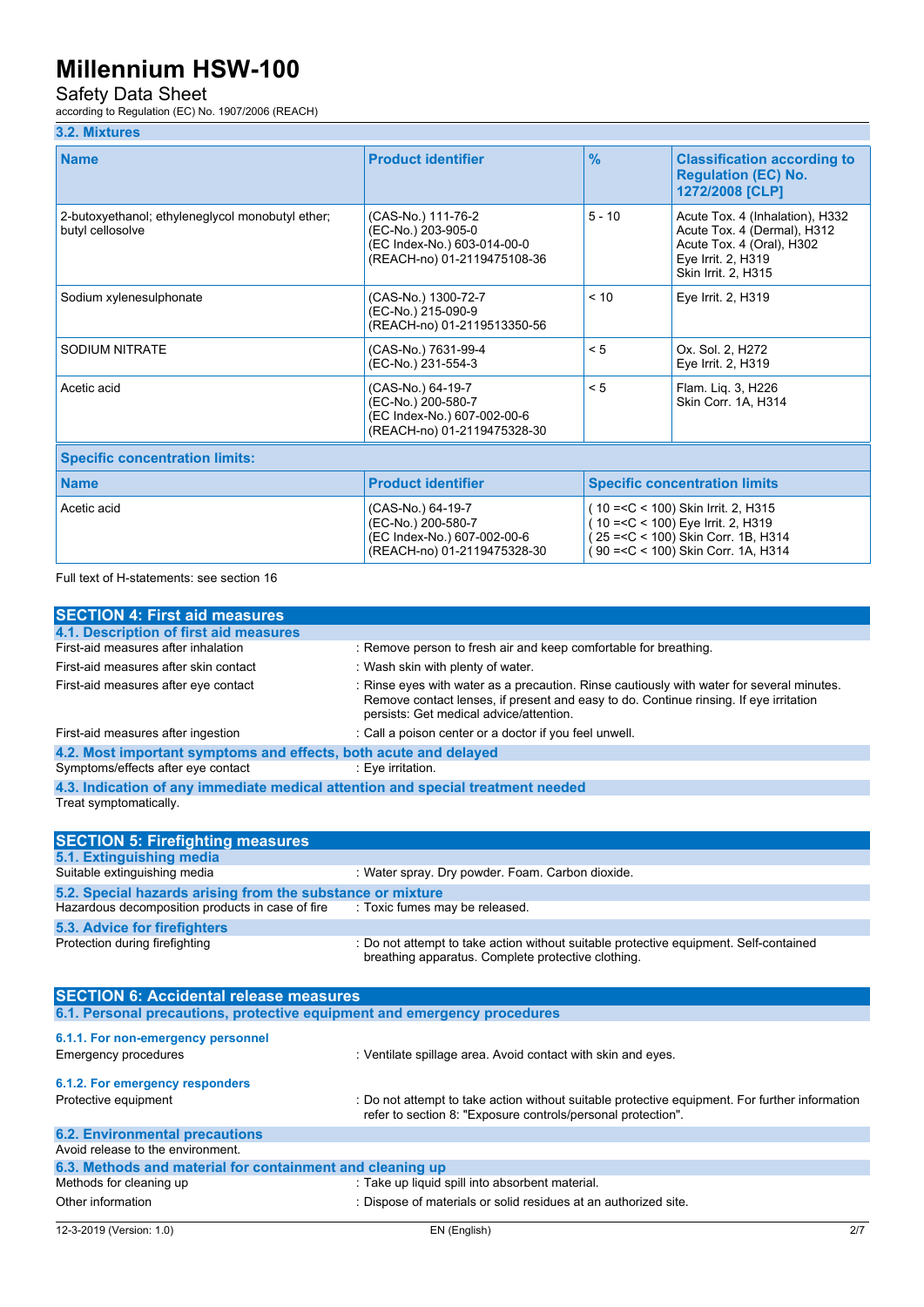## Safety Data Sheet

according to Regulation (EC) No. 1907/2006 (REACH)

### **6.4. Reference to other sections**

For further information refer to section 13.

| <b>SECTION 7: Handling and storage</b>                            |                                                                                                                         |
|-------------------------------------------------------------------|-------------------------------------------------------------------------------------------------------------------------|
| 7.1. Precautions for safe handling                                |                                                                                                                         |
| Precautions for safe handling                                     | : Ensure good ventilation of the work station. Avoid contact with skin and eyes. Wear<br>personal protective equipment. |
| Hygiene measures                                                  | : Do not eat, drink or smoke when using this product. Always wash hands after handling the<br>product.                  |
| 7.2. Conditions for safe storage, including any incompatibilities |                                                                                                                         |
| Storage conditions                                                | : Store in a well-ventilated place. Keep cool.                                                                          |
| 7.3. Specific end use(s)                                          |                                                                                                                         |

|  |  |  |  |  | No additional information available |  |
|--|--|--|--|--|-------------------------------------|--|

| <b>SECTION 8: Exposure controls/personal protection</b> |                                 |                     |  |  |  |
|---------------------------------------------------------|---------------------------------|---------------------|--|--|--|
| 8.1. Control parameters                                 |                                 |                     |  |  |  |
| <b>Acetic acid (64-19-7)</b>                            |                                 |                     |  |  |  |
| EU                                                      | IOELV TWA (mg/m <sup>3</sup> )  | $25 \text{ mg/m}^3$ |  |  |  |
| EU                                                      | IOELV STEL (mg/m <sup>3</sup> ) | $50 \text{ mg/m}^3$ |  |  |  |
| TRGS 910 Acceptable concentration notes<br>Germany      |                                 |                     |  |  |  |
| 8.2. Exposure controls                                  |                                 |                     |  |  |  |

### **8.2. Exposure controls**

**Appropriate engineering controls:**

Ensure good ventilation of the work station.

| Materials for protective clothing:                                       |                                |         |                   |                                    |                                       |  |                    |  |
|--------------------------------------------------------------------------|--------------------------------|---------|-------------------|------------------------------------|---------------------------------------|--|--------------------|--|
| <b>Condition</b>                                                         |                                |         | <b>Material</b>   |                                    | <b>Standard</b>                       |  |                    |  |
| Good resistance:                                                         | EN 13034<br>Synthetic material |         |                   |                                    |                                       |  |                    |  |
| Hand protection:                                                         |                                |         |                   |                                    |                                       |  |                    |  |
| Protective gloves                                                        |                                |         |                   |                                    |                                       |  |                    |  |
| Type                                                                     | <b>Material</b>                |         | <b>Permeation</b> | Thickness (mm)                     | <b>Penetration</b><br><b>Standard</b> |  |                    |  |
| Reusable gloves                                                          | Nitrile rubber (NBR)           |         | 6 (> 480 minutes) | $>0.31$ mm                         |                                       |  | EN ISO 374, EN 388 |  |
| Eye protection:                                                          |                                |         |                   |                                    |                                       |  |                    |  |
| Safety glasses                                                           |                                |         |                   |                                    |                                       |  |                    |  |
| <b>Use</b><br><b>Characteristics</b><br><b>Standard</b><br><b>Type</b>   |                                |         |                   |                                    |                                       |  |                    |  |
| Safety goggles                                                           |                                | Droplet |                   | With side shields<br><b>EN 166</b> |                                       |  |                    |  |
| Skin and body protection:                                                |                                |         |                   |                                    |                                       |  |                    |  |
| Wear suitable protective clothing                                        |                                |         |                   |                                    |                                       |  |                    |  |
| <b>Respiratory protection:</b>                                           |                                |         |                   |                                    |                                       |  |                    |  |
| In case of insufficient ventilation, wear suitable respiratory equipment |                                |         |                   |                                    |                                       |  |                    |  |

#### **Personal protective equipment symbol(s):**



#### **Environmental exposure controls:**

Avoid release to the environment.

| <b>SECTION 9: Physical and chemical properties</b>         |                   |
|------------------------------------------------------------|-------------------|
| 9.1. Information on basic physical and chemical properties |                   |
| Physical state                                             | : Liauid          |
| Colour                                                     | : dark blue.      |
| Odour                                                      | : characteristic. |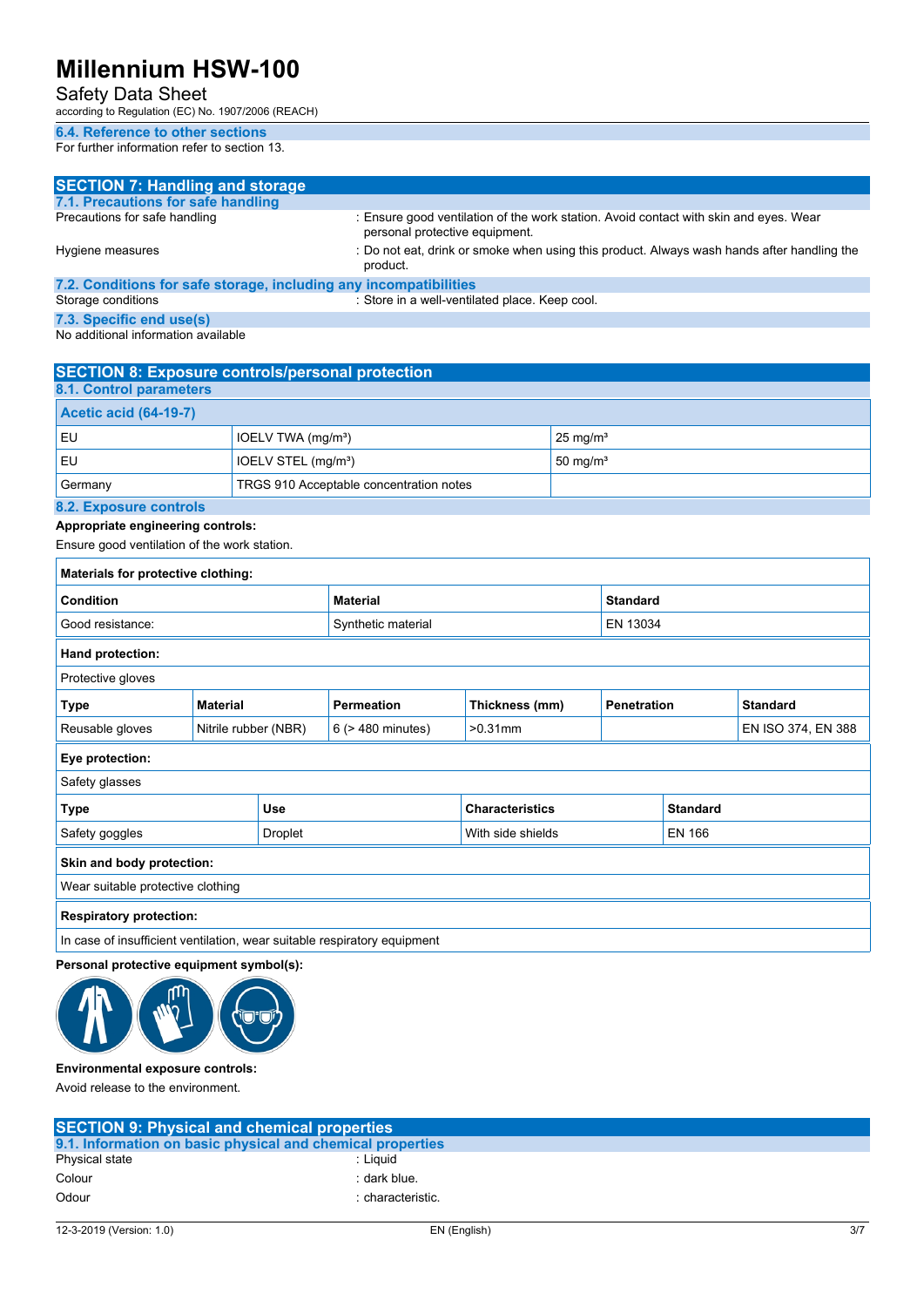## Safety Data Sheet

according to Regulation (EC) No. 1907/2006 (REACH)

| Odour threshold                            | : No data available  |
|--------------------------------------------|----------------------|
| рH                                         | : 4,2                |
| Relative evaporation rate (butylacetate=1) | : No data available  |
| Melting point                              | : Not applicable     |
| Freezing point                             | : No data available  |
| Boiling point                              | : No data available  |
| Flash point                                | : > 100 $^{\circ}$ C |
| Auto-ignition temperature                  | : No data available  |
| Decomposition temperature                  | : No data available  |
| Flammability (solid, gas)                  | : Not applicable     |
| Vapour pressure                            | : No data available  |
| Relative vapour density at 20 °C           | : No data available  |
| Relative density                           | : No data available  |
| Density                                    | : 1.1                |
| Solubility                                 | : No data available  |
| Log Pow                                    | : No data available  |
| Viscosity, kinematic                       | : No data available  |
| Viscosity, dynamic                         | : No data available  |
| Explosive properties                       | : No data available  |
| Oxidising properties                       | : No data available  |
| <b>Explosive limits</b>                    | : No data available  |
|                                            |                      |

**9.2. Other information**

No additional information available

| <b>SECTION 10: Stability and reactivity</b>                                                          |
|------------------------------------------------------------------------------------------------------|
| 10.1. Reactivity                                                                                     |
| The product is non-reactive under normal conditions of use, storage and transport.                   |
| <b>10.2. Chemical stability</b>                                                                      |
| Stable under normal conditions.                                                                      |
| 10.3. Possibility of hazardous reactions                                                             |
| No dangerous reactions known under normal conditions of use.                                         |
| 10.4. Conditions to avoid                                                                            |
| None under recommended storage and handling conditions (see section 7).                              |
| 10.5. Incompatible materials                                                                         |
| No additional information available                                                                  |
| 10.6. Hazardous decomposition products                                                               |
| Under normal conditions of storage and use, hazardous decomposition products should not be produced. |

**SECTION 11: Toxicological information 11.1. Information on toxicological effects** Acute toxicity (oral) **Example 2** : Not classified Acute toxicity (dermal) **Example 2** CHC 2014 : Not classified Acute toxicity (inhalation) **individual in the Case of the Classified** : Not classified **Acetic acid (64-19-7)** LD50 oral 2008 and 2310 mg/kg bodyweight LD50 dermal 1060 mg/kg bodyweight

| SODIUM NITRATE (7631-99-4) |            |  |  |  |
|----------------------------|------------|--|--|--|
| LD50 oral rat              | 1267 mg/kg |  |  |  |

| Sodium xylenesulphonate (1300-72-7) |                                  |     |
|-------------------------------------|----------------------------------|-----|
| LD50 oral                           | > 7000 mg/kg bodyweight          |     |
| LD50 dermal                         | > 2000 mg/kg bodyweight          |     |
| Skin corrosion/irritation           | : Not classified                 |     |
|                                     | pH: 4,2                          |     |
| Serious eye damage/irritation       | : Causes serious eye irritation. |     |
|                                     | pH: 4,2                          |     |
| 12-3-2019 (Version: 1.0)            | EN (English)                     | 4/7 |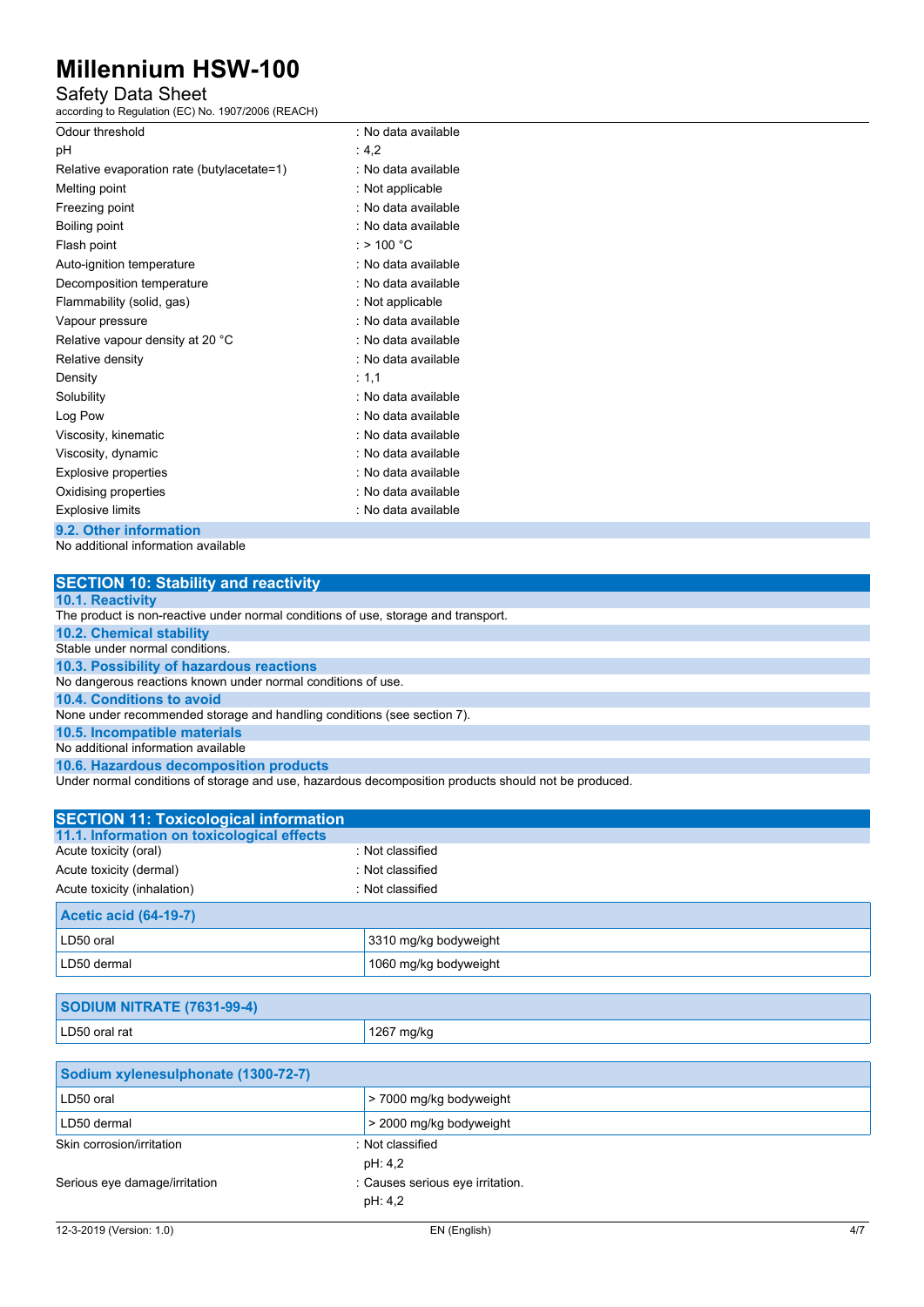## Safety Data Sheet

according to Regulation (EC) No. 1907/2006 (REACH)

| Respiratory or skin sensitisation | : Not classified |
|-----------------------------------|------------------|
| Germ cell mutagenicity            | : Not classified |
| Carcinogenicity                   | : Not classified |
| Reproductive toxicity             | : Not classified |
| STOT-single exposure              | : Not classified |
| STOT-repeated exposure            | : Not classified |
| Aspiration hazard                 | : Not classified |

| <b>SECTION 12: Ecological information</b> |                                                                                                                            |
|-------------------------------------------|----------------------------------------------------------------------------------------------------------------------------|
| 12.1. Toxicity                            |                                                                                                                            |
| Ecology - general                         | : The product is not considered harmful to aguatic organisms nor to cause long-term<br>adverse effects in the environment. |
| Acute aguatic toxicity                    | : Not classified                                                                                                           |
| Chronic aquatic toxicity                  | : Not classified                                                                                                           |
| <b>Acetic acid (64-19-7)</b>              |                                                                                                                            |
| LC50 fish 1                               | $> 1000$ mg/l                                                                                                              |
| EC50 other aquatic organisms 1            | $> 1000$ mg/l                                                                                                              |
| EC50 other aquatic organisms 2            | IC50 algea $(72 h)$ mg/l                                                                                                   |

| <b>SODIUM NITRATE (7631-99-4)</b> |                                         |
|-----------------------------------|-----------------------------------------|
| $LC50$ fish 1                     | 2000 mg/l (Lepomis macrochirus)         |
| $LC50$ fish 2                     | 994,4 - 1107 mg/l (Oncorhynchus mykiss) |

| Sodium xylenesulphonate (1300-72-7)      |                          |
|------------------------------------------|--------------------------|
| EC50 other aquatic organisms 1           | $> 1020$ mg/l            |
| EC50 other aquatic organisms 2           | IC50 algea $(72 h)$ mg/l |
| 12.2. Persistence and degradability      |                          |
| No additional information available      |                          |
| 12.3. Bioaccumulative potential          |                          |
| <b>Acetic acid (64-19-7)</b>             |                          |
| Log Pow                                  | $-0,17$                  |
| 12.4. Mobility in soil                   |                          |
| No additional information available      |                          |
| 12.5. Results of PBT and vPvB assessment |                          |
| No additional information available      |                          |
| 12.6. Other adverse effects              |                          |
| No additional information available      |                          |

| <b>SECTION 13: Disposal considerations</b> |                                                                                               |
|--------------------------------------------|-----------------------------------------------------------------------------------------------|
| 13.1. Waste treatment methods              |                                                                                               |
| Waste treatment methods                    | : Dispose of contents/container in accordance with licensed collector's sorting instructions. |

| <b>SECTION 14: Transport information</b>         |                                          |     |
|--------------------------------------------------|------------------------------------------|-----|
| In accordance with ADR / RID / IMDG / IATA / ADN |                                          |     |
| 14.1. UN number                                  |                                          |     |
| UN-No. (ADR)                                     | : Not applicable                         |     |
| 14.2. UN proper shipping name                    |                                          |     |
| Proper Shipping Name (ADR)                       | : Not applicable                         |     |
| 14.3. Transport hazard class(es)                 |                                          |     |
| <b>ADR</b>                                       |                                          |     |
| Transport hazard class(es) (ADR)                 | : Not applicable                         |     |
| 14.4. Packing group                              |                                          |     |
| Packing group (ADR)                              | : Not applicable                         |     |
| 14.5. Environmental hazards                      |                                          |     |
| Dangerous for the environment                    | : No                                     |     |
| Other information                                | : No supplementary information available |     |
| 12-3-2019 (Version: 1.0)                         | EN (English)                             | 5/7 |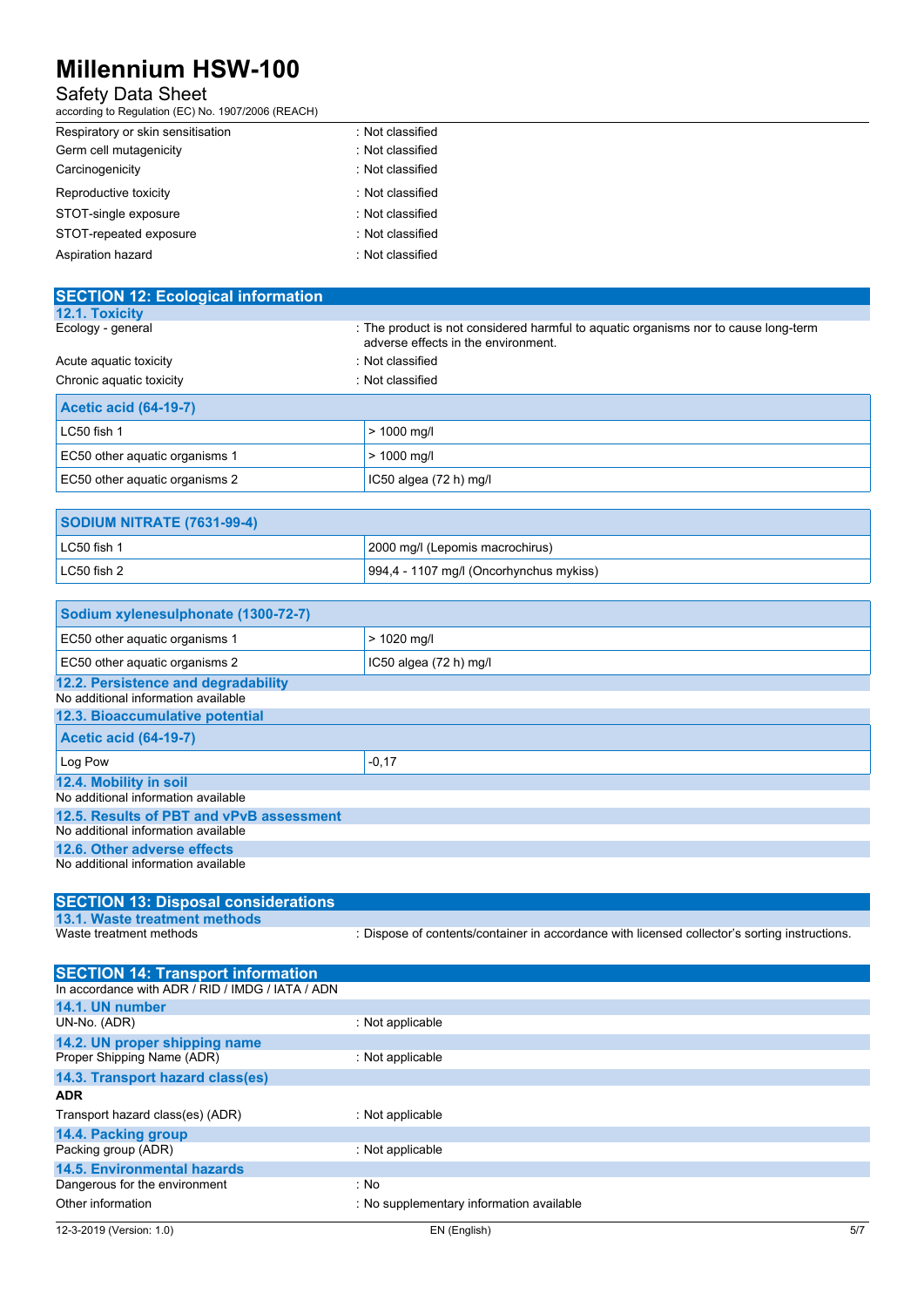### Safety Data Sheet

according to Regulation (EC) No. 1907/2006 (REACH)

#### **14.6. Special precautions for user**

**Overland transport**

Not applicable

**14.7. Transport in bulk according to Annex II of Marpol and the IBC Code** Not applicable

## **SECTION 15: Regulatory information**

**15.1. Safety, health and environmental regulations/legislation specific for the substance or mixture**

#### **15.1.1. EU-Regulations**

Contains no REACH substances with Annex XVII restrictions

Contains no substance on the REACH candidate list

Contains no REACH Annex XIV substances

Contains no substance subject to REGULATION (EU) No 649/2012 OF THE EUROPEAN PARLIAMENT AND OF THE COUNCIL of 4 July 2012 concerning the export and import of hazardous chemicals.

Substance(s) are not subject to Regulation (EC) No 850/2004 of the European Parliament and of the Council of 29 April 2004 on persistent organic pollutants and amending Directive 79/117/EEC.

#### **15.1.2. National regulations**

No additional information available

**15.2. Chemical safety assessment**

No chemical safety assessment has been carried out

### **SECTION 16: Other information**

| Abbreviations and acronyms: |                                                                                                   |
|-----------------------------|---------------------------------------------------------------------------------------------------|
| <b>ADN</b>                  | European Agreement concerning the International Carriage of Dangerous Goods by Inland Waterways   |
| <b>ADR</b>                  | European Agreement concerning the International Carriage of Dangerous Goods by Road               |
| <b>IARC</b>                 | International Agency for Research on Cancer                                                       |
| <b>IATA</b>                 | International Air Transport Association                                                           |
| <b>REACH</b>                | Registration, Evaluation, Authorisation and Restriction of Chemicals Regulation (EC) No 1907/2006 |
| <b>RID</b>                  | Regulations concerning the International Carriage of Dangerous Goods by Rail                      |
| <b>PBT</b>                  | Persistent Bioaccumulative Toxic                                                                  |
| <b>SDS</b>                  | Safety Data Sheet                                                                                 |
| vPvB                        | Very Persistent and Very Bioaccumulative                                                          |

| Full text of H- and EUH-statements: |                                               |
|-------------------------------------|-----------------------------------------------|
| Acute Tox. 4 (Dermal)               | Acute toxicity (dermal), Category 4           |
| Acute Tox. 4 (Inhalation)           | Acute toxicity (inhal.), Category 4           |
| Acute Tox. 4 (Oral)                 | Acute toxicity (oral), Category 4             |
| Eye Irrit. 2                        | Serious eye damage/eye irritation, Category 2 |
| Flam. Lig. 3                        | Flammable liquids, Category 3                 |
| Ox. Sol. 2                          | Oxidising Solids, Category 2                  |
| Skin Corr. 1A                       | Skin corrosion/irritation, Category 1A        |
| Skin Corr. 1B                       | Skin corrosion/irritation, Category 1B        |
| Skin Irrit. 2                       | Skin corrosion/irritation, Category 2         |
| H <sub>226</sub>                    | Flammable liquid and vapour.                  |
| H <sub>2</sub> 72                   | May intensify fire; oxidiser.                 |
| H302                                | Harmful if swallowed.                         |
| H312                                | Harmful in contact with skin.                 |
| H314                                | Causes severe skin burns and eye damage.      |
| H315                                | Causes skin irritation.                       |